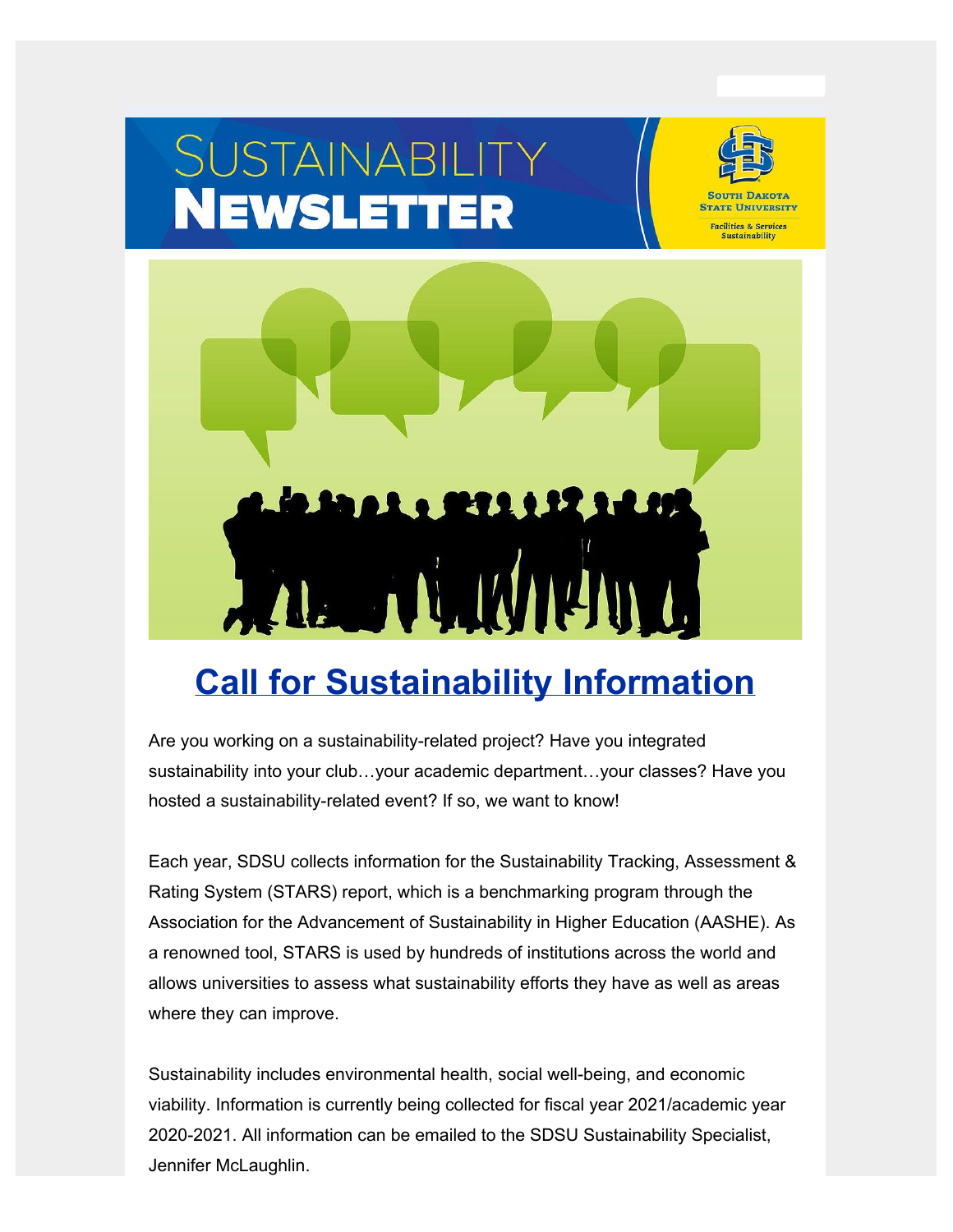

## **[SDSU Competes in Race to Zero Waste](https://www.sdstate.edu/sustainability/recycling?utm_source=hs_email&utm_medium=email&_hsenc=p2ANqtz-8bNXcKyy7vUttK5Cx8dtsYX1gVqtgeGWAautYcYOiBqkcqkV-J2ugP4bXXt6XNd8vGoFnB)**

SDSU is currently competing in the Campus Race to Zero Waste Competition! Our focus at SDSU, during the 8-week competition and beyond, is to educate and inspire Jackrabbit Nation to incorporate sustainability into to all our daily actions. Our actions contribute to roughly 30 tons of trash a week at SDSU.

Striving for less waste starts with #1 reducing: such as opting out of a plastic bag at the store or making coffee at home twice a week instead of buying at a coffee shop. #2 reusing: such as thrifting for clothes or buying refurbished electronics, often at a much lower price. #3 recycling: SDSU recycles a variety of items including aluminum cans, plastics (#1-7), paper, and cardboard.

# **Upcoming Sustainability Events**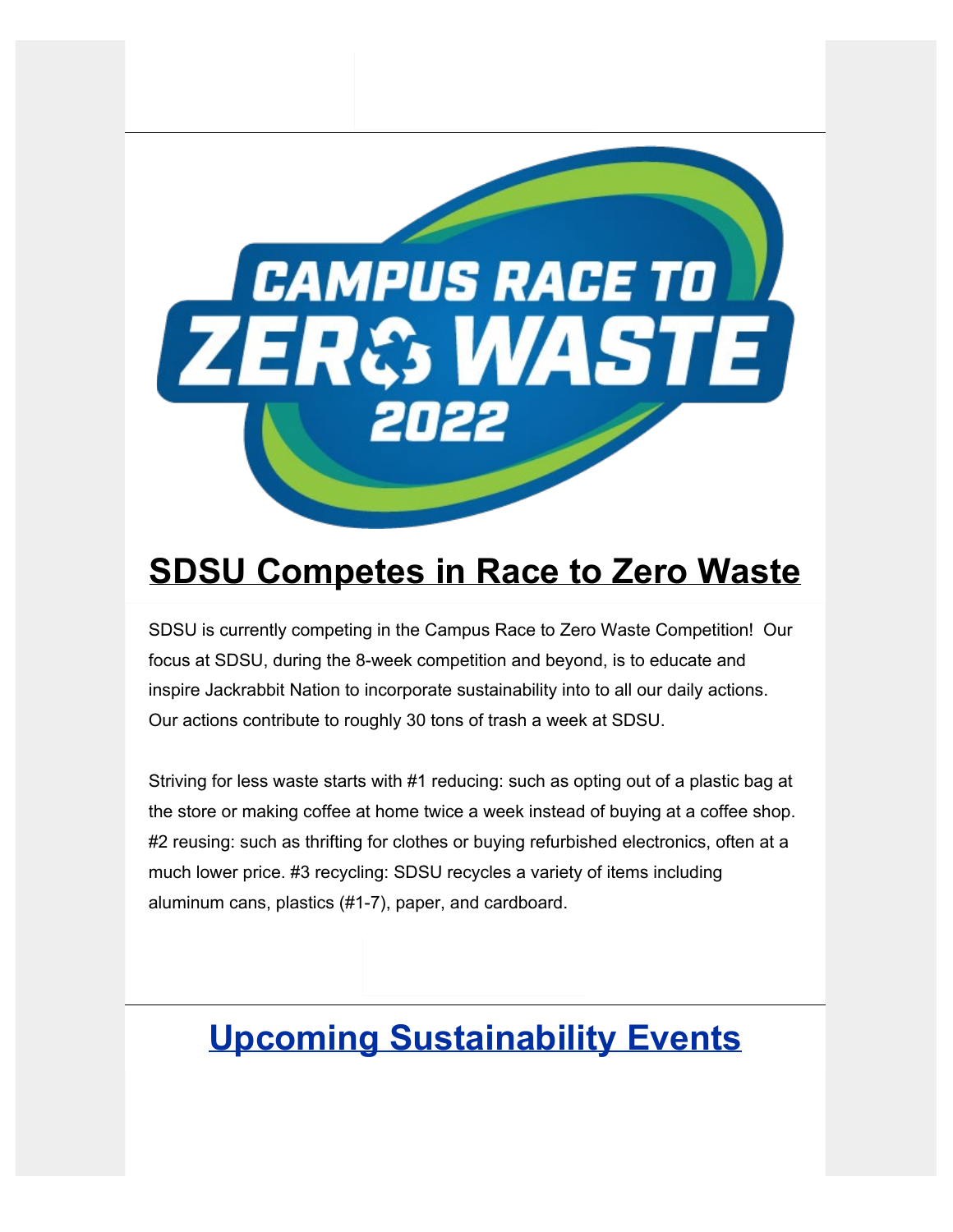

### **[SDSU Sustainability Tour](https://www.sdstate.edu/miller-wellness-center/warrior-wellness-week?utm_source=hs_email&utm_medium=email&_hsenc=p2ANqtz-8bNXcKyy7vUttK5Cx8dtsYX1gVqtgeGWAautYcYOiBqkcqkV-J2ugP4bXXt6XNd8vGoFnB)**

- **Date/Time:** Feb 15th @ 3 p.m. **(TODAY!)**
- **Location:** Meet at American Indian Student Center Conference Room.
- **Description:** Discipline specific experts will lead a guided tour of sustainability features on the SDSU campus. During the tour you'll hear the buzz about pollinator plant efforts, walk through a sustainable certified building, view one of SDSU's 5 solar arrays, learn how the American Indian Student Center connects to sustainability, and tour the growing Local Foods Education Center! All are welcome.
- Sustainability Fair on Earth Day April 22, 2022
	- Stay tuned for more details!
- Don't Dump! Donate! end of semester
	- Keep reusable material out of the landfill by donating items to local nonprofits.
	- Stay tuned for more details!

# **Sustainability Tidbits**





**Sustainability Club Food Recovery Network Club**